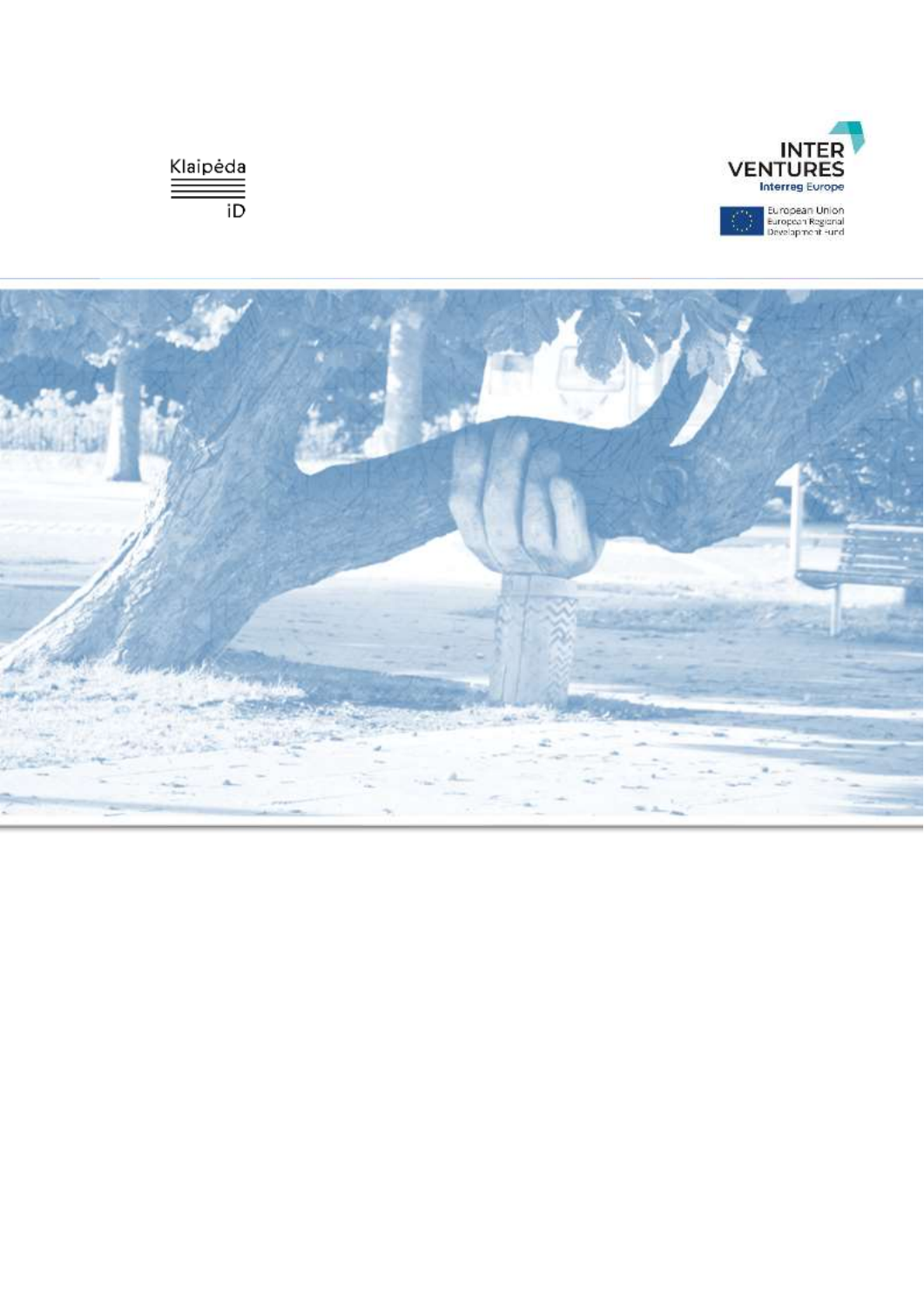## **Contents**

Charles Corporation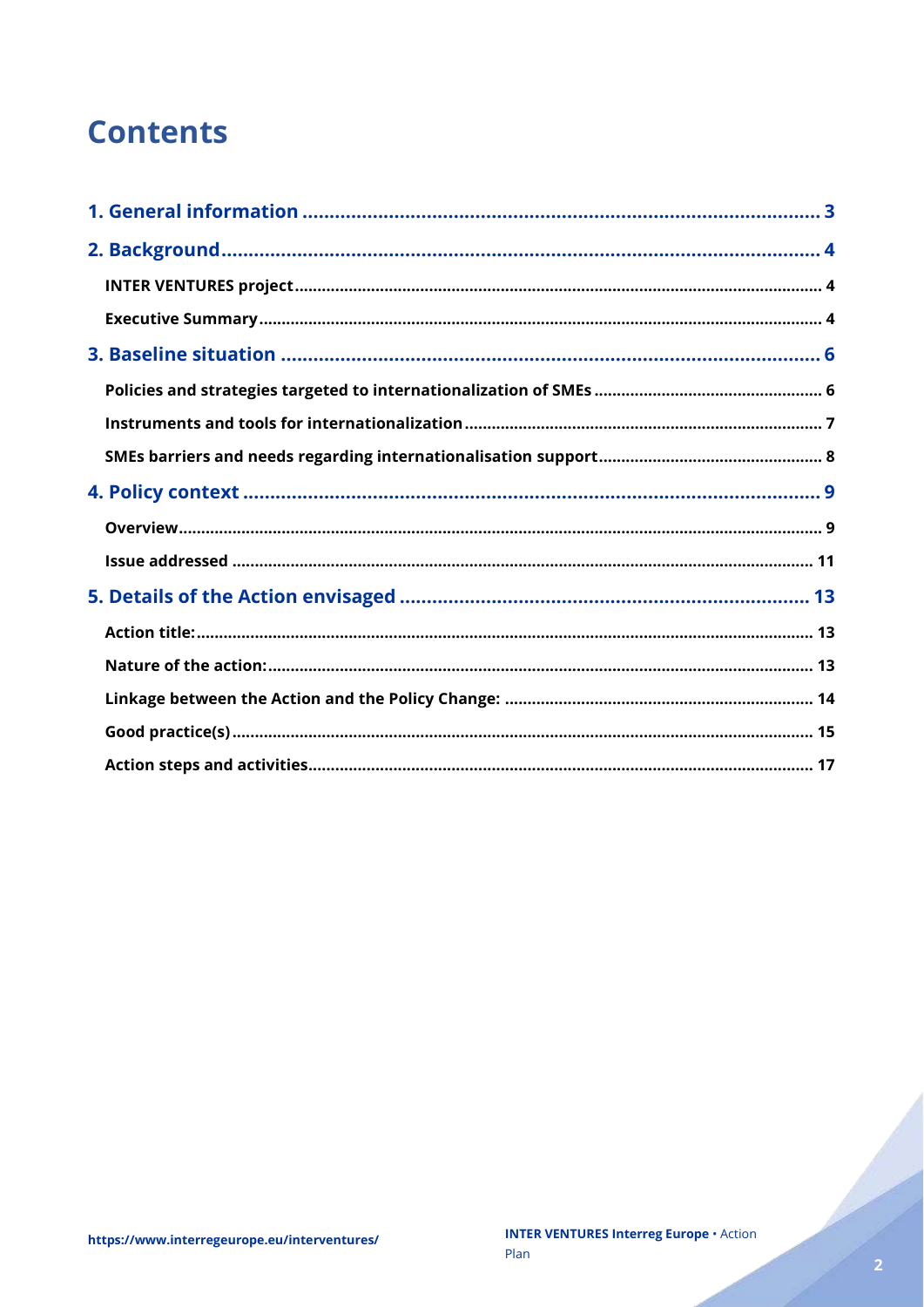# <span id="page-2-0"></span>**1. General information**

**Project:** Policies to promote the internationalisation of SMEs for more competitive regional ecosystems in border areas of the EU

**Partner organisation:** Klaipeda ID (KID), Klaipeda city municipality (KCM)

**Other partner organisations involved:** Klaipeda University (KU); Klaipeda science and technology park (KSTP); Baltic Tech Park (BTP).

**Region:** Klaipeda

**NUTS2 region:** LT023

**Contact person:** Raimonda Masalskienė, Donatas Jonikas

**Email address:** [raimonda@kulturosfabrikas.lt](mailto:raimonda@kulturosfabrikas.lt) , [donatas@marketologai.lt](mailto:donatas@marketologai.lt)

**Phone number:** +370 687 53857, +370 670 47671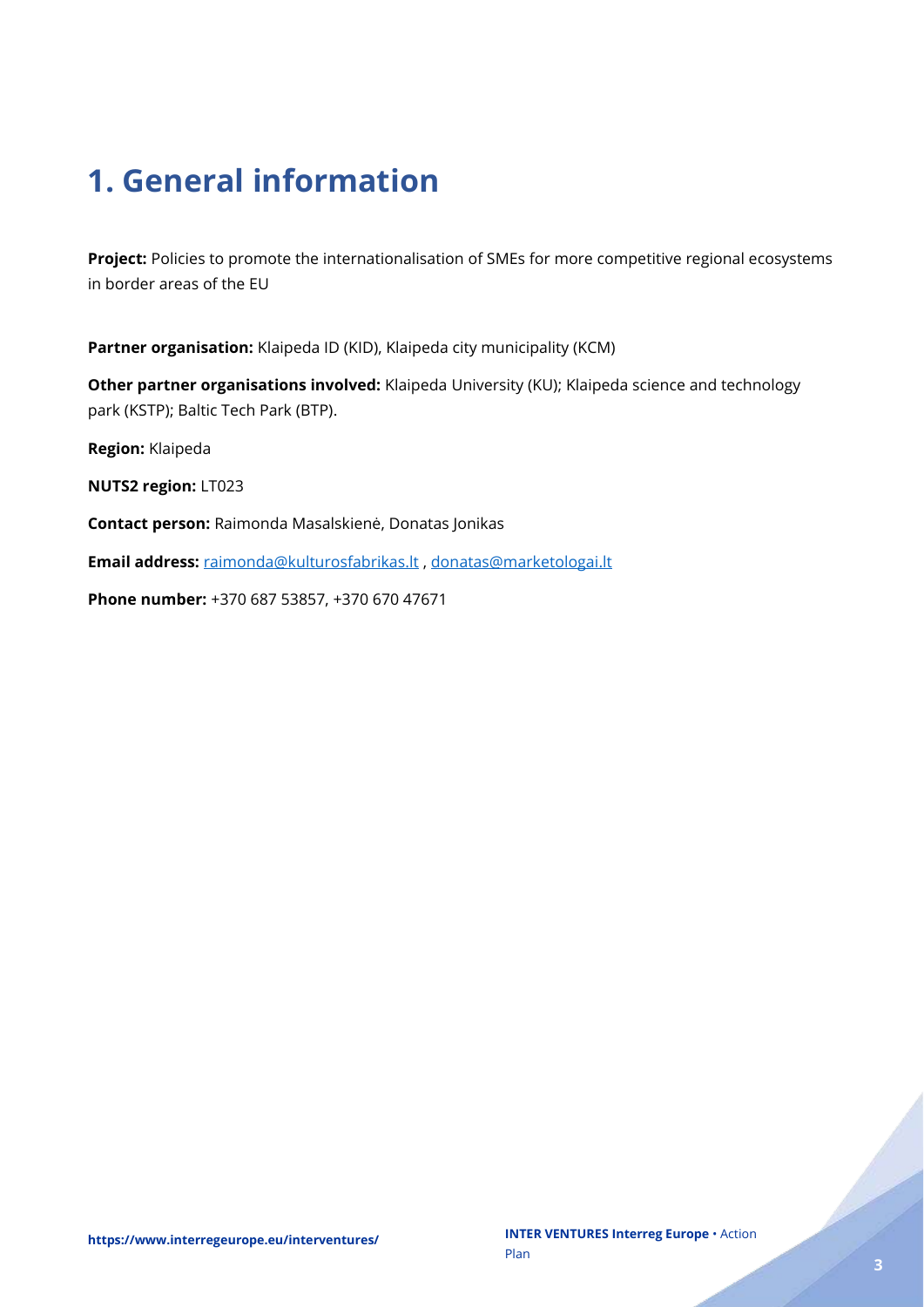# <span id="page-3-0"></span>**2. Background**

### <span id="page-3-1"></span>INTER VENTURES project

INTER VENTURES aims to help SMEs located along national borders to internationalise their activities. This will spur growth and make EU cross-border regions more competitive. The present Action Plan is prepared within the frame of INTER VENTURES project.

### <span id="page-3-2"></span>Executive Summary

There is a great potential for developing digital innovations in creative industries, blue economy, and even traditional businesses. Digital innovations by nature are highly scalable and can be introduced to global market independently where such innovation was created. In addition, scalable businesses are very attractive for international investors (usually series A and later investment rounds in startups are led by international venture capital funds and angel investor syndicates).

Successful acceleration of digital innovations would significantly contribute to main objectives of the Klaipeda's SMEs' internationalization:

- more new and innovative companies in Klaipeda region
- increase in export of Lithuanian origin products and services from Klaipeda region
- additional direct and indirect foreign investment
- more talents (employees) from abroad
- more accommodated tourists

The targeted policy instrument, **Klaipeda economic development strategy "Klaipeda 2030"** requires developing a program and accelerator to promote the application of creative industries skills in production. However, funding is needed not only for preparation of the program but for an additional employee who will manage the program: promote it, enroll participants, assure the quality of the program, prepare reports, help with finding international partners, etc. Estimated costs for preparation of the program are implementation first year pilot activities ca 40,000-70,000 EUR, plus at least 23,500 EUR per year for employee salary.

Besides, Klaipeda region is relatively small, and many accelerators and pre-accelerators have already emerged. Such as, for example

- Blue biotechnologies accelerator was established within the framework of the international project ALLIANCE + by Klaipeda Science Technology Park (KSTP), and
- Baltic Tech Park (BTP) secured BTP financial aid for construction of *Baltic Digital Innovation* Center and is developing a private accelerator, as well as investment fund for early-stage startups.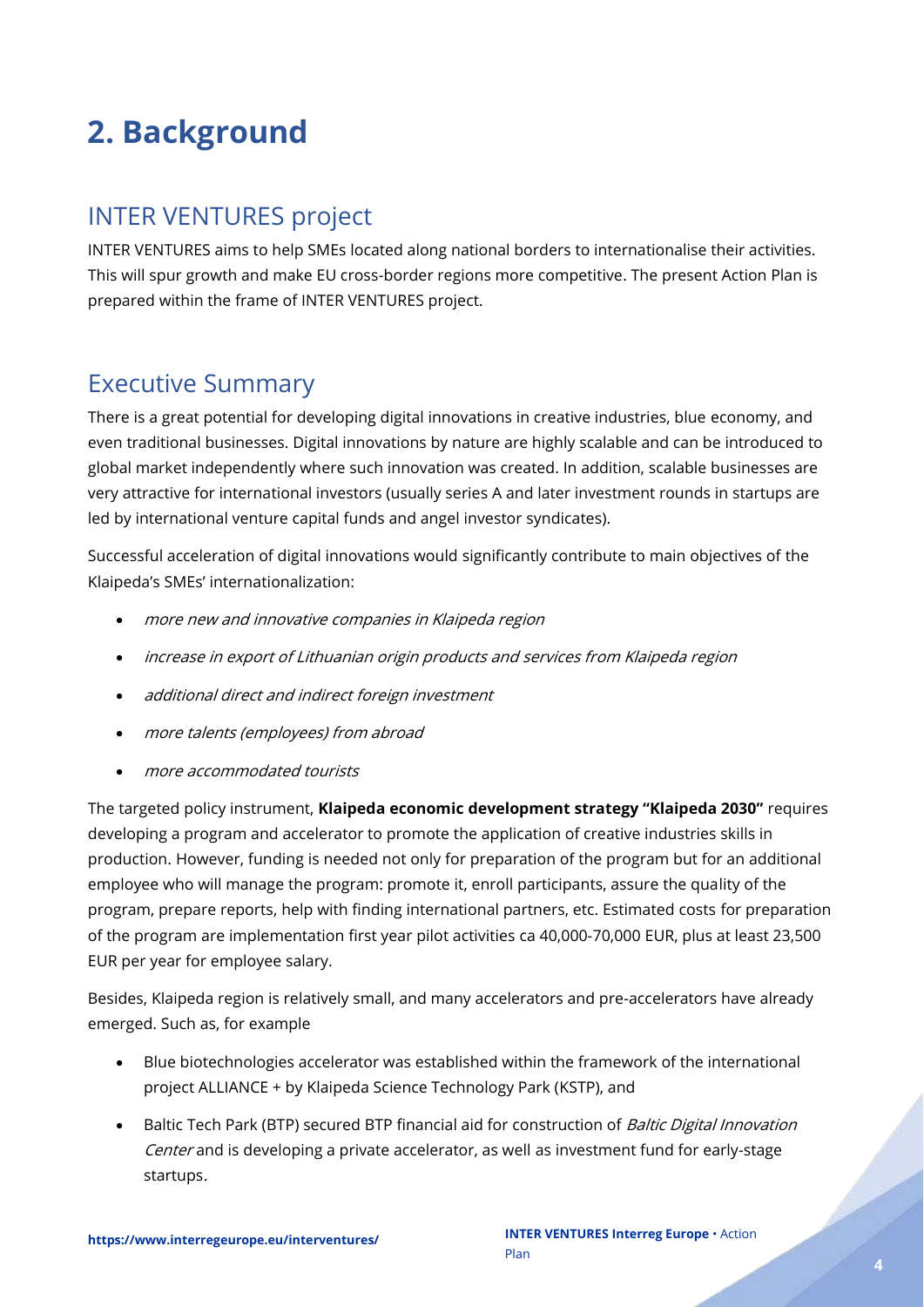In addition, there are three virtual pre-acceleration programs launched nation-wide in 2020. SMEs from Klaipeda region can participate in all of them:

- Startup Guide pre-accelerator by Startup Lithuania is free for all
- Tech-HUB pre-accelerator by MITA (Agency for Science, Innovation and Technology)
- Pre-accelerator for startups in energy industry by Ministry of Energy of the Republic of Lithuania

According to most experts, building yet another physical accelerator would be premature in terms of innovation capacity of the region and would increase competition among current accelerators.

At the same time, virtual pre-accelerators provide limited services because they do not provide the necessary environment (premises, live contacts, etc.) or it is difficult for Klaipeda business to use the open workspaces of some virtual accelerators in Vilnius. Therefore, we suggest supplementing Klaipeda business ecosystem with the new physical pre-accelerator under a regional pilot program for SMEs with specialization in creative industries. This would ensure higher quality of the acceleration process entering the preparatory phase.

Based on the above considerations, the necessary tasks to reach the suggested change have been defined as follows:

- Technical specification/pilot program for pre-acceleration service should be prepared to ensure the highest possible value for creative industry startups. Current accelerators already have great capabilities but none of them is specially designed for creative industry (CI) startups. According to KEDS 2030 the program should be tailored for startups in creative industries, blue economy tourism, and digital innovations related to industry digitalization
- Rules of startup selection for the program must be developed to ensure that pre-acceleration program is granted to the most capable CI subjects with the highest potential
- Program continuity must be foreseen what would be the next possible steps of the SME after graduation of the program

In addition to the suggested changes related to the acceleration of SMEs in creative industries, this action plan also aims to improve and encourage the cooperation among the companies, the university, and the local government in Klaipeda. Therefore, BTP (Baltic Tech Park) and a Consortium of higher education institution are assigned to identify and collect bottom-up initiatives from local foreign businesses that could be implemented in Klaipeda region.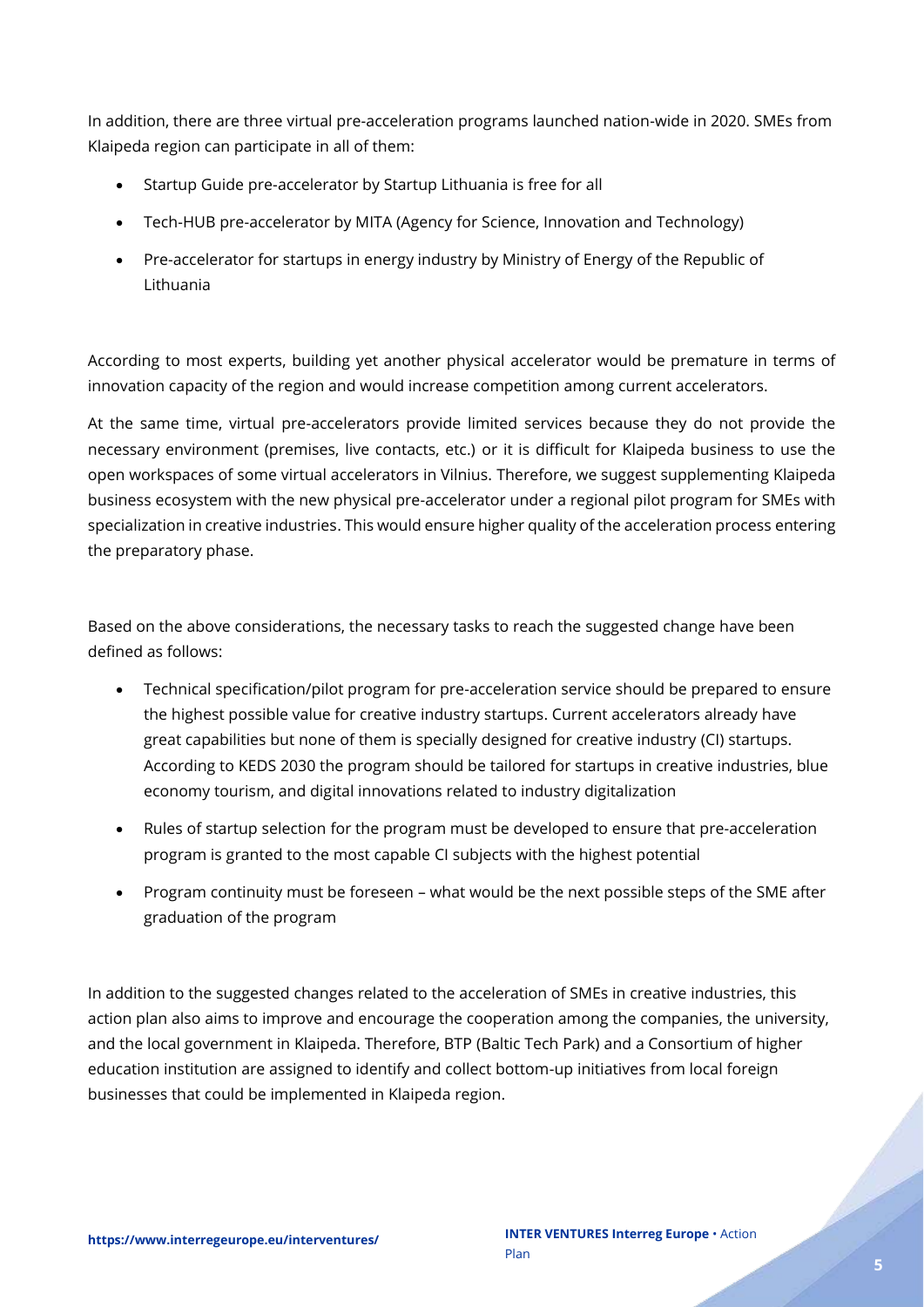# <span id="page-5-0"></span>**3. Baseline situation**

### <span id="page-5-1"></span>Policies and strategies targeted to internationalization of SMEs

Main strategies and laws regulating the internationalization of SMEs in Klaipeda region:

- Klaipeda 2030: Economic Development Strategy and Plan of Implementation Actions [\(https://www.klaipeda.lt/lt/klaipeda2030\)](https://www.klaipeda.lt/lt/klaipeda2030). This is the main strategic document related to economic development of Klaipeda region, including the internationalization of SMEs. The document is prepared and constantly adjusted so that specific KPI meanings are achieved till 2030. Klaipeda 2030 is the main policy instrument targeted in the Action Plan
- Klaipeda city strategic plan
- Klaipeda University Vision and Guidelines for 2019 <sup>2024</sup>
- Klaipeda State University of Applied Science Integrated Development Strategy for 2011 <sup>2021</sup>
- Law on Small and Medium-Size Business Development (1998-11-24, No. VIII-935)
- Law on Foreign Capital Investments in the Republic of Lithuania (1995-06-13, No. 1-938)
- Law of the Republic of Lithuania Amending the Law on Import, Transit and Export Control of Strategic Goods and Technologies (2002-07-05, No. IX-1051)
- Law on Regional Development of the Republic of Lithuania (2000-07-20, No. VIII-1889)

The Lithuanian multi-fund Operational Programme brought together several key EU investment funds aimed at helping Lithuania's economic development. It reflects the goals of the Europe 2020 strategy with a clear emphasis on boosting research and innovation, SME competitiveness, the shift to a lowcarbon economy, the promotion of human capital, especially of young people, and the fight against poverty.

- Total OP budget: 7,887,798,523 EUR
- Total EU contribution: 6,709,396,130 EUR

Priorities of the Operational Programme for EU Structural Funds Investments for 2014-2020 that relate directly or partly to the SME internationalization:

- 7.92% (546,703 EUR) are allocated to support SMEs' competitiveness and innovation
- 10.86% (735,586 EUR) are dedicated to promoting sustainable and quality employment and supporting labour mobility
- 10.18% (683,628 EUR) are planned to be used for research and innovation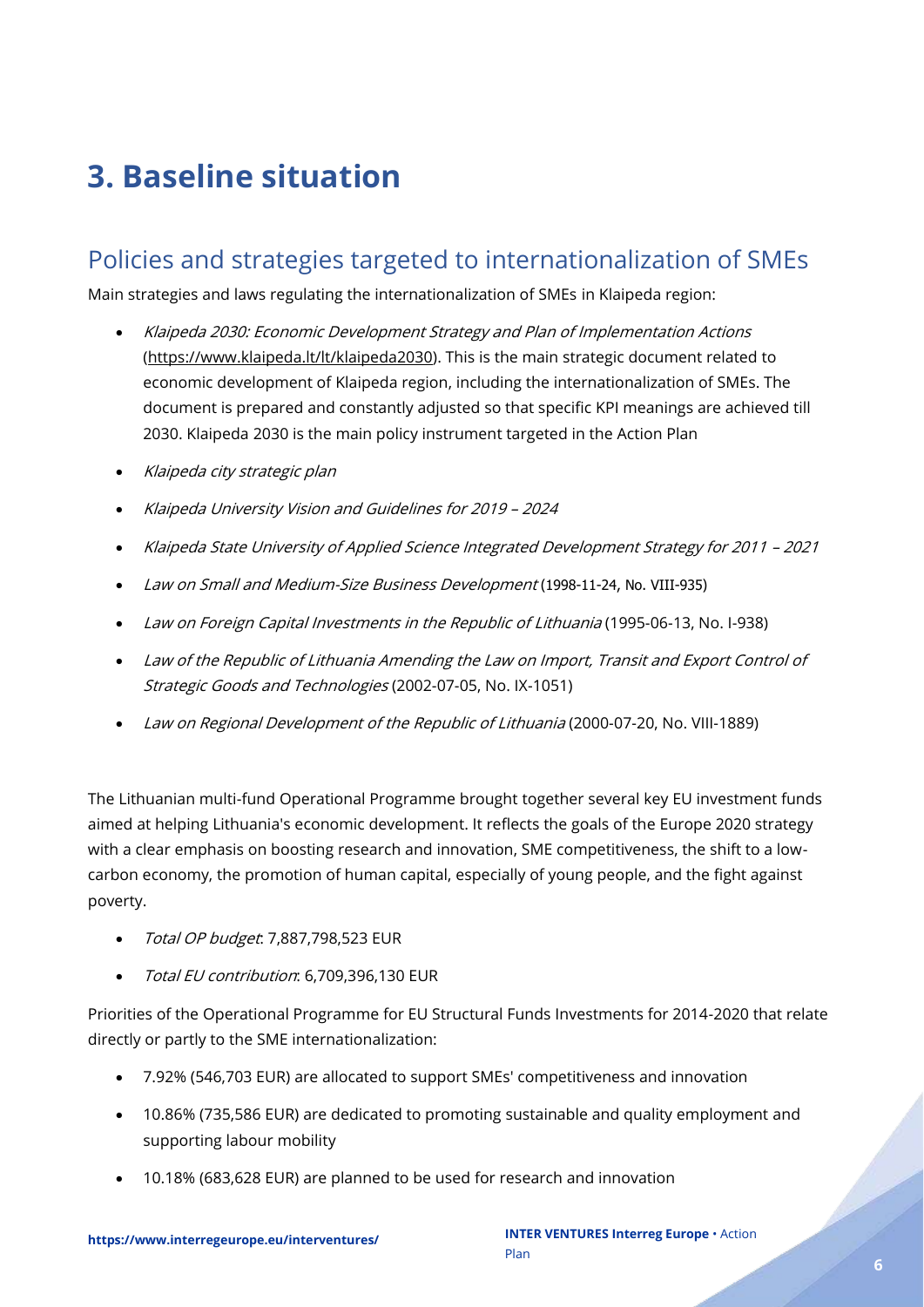• 2.24% (110,459 EUR) are aimed at improving the Lithuanian business environment by reducing the administrative burden for businesses and improving the quality and efficiency of public services in general.

Cohesion policy investments in 2021-2027 for Lithuania should be 6,239,000 EUR in case the European Parliament and the Council will give final approval for instruments related to Cohesion Policy for the period of 2021-2027. Commission priorities for 2021-2027 Cohesion Policy funding in Lithuania are as follows:

- R&I capacities and uptake of advanced technologies
- Growth and competitiveness of SMEs
- Digitisation
- Skills for smart specialization and entrepreneurship
- Digital connectivity

### <span id="page-6-0"></span>Instruments and tools for internationalization

Lithuanian business support agency (LVPA) is developing a new program for 2021-2027 that must be confirmed till the end of 2021. Previous support programs by the LVPA that served for SMEs' internationalization were as follows:

- *INNOCONNECT* promoted international partnerships and networking by seeking opportunities to establish contacts with international partners and to participate in international EU research, experimental development, and innovation initiatives
- Smart FDI supported foreign direct investment in R&D activities, R&D infrastructure of an existing or new existing enterprise, activities related to the implementation of process and organizational innovations
- *Expo Certificate LT* provided funding for the certification activities of the companies' products, which are planned to be exported to foreign countries, including tests, research, and expert consultations
- New Opportunities LT supported the participation of companies in international exhibitions, business missions, and fairs
- *Eco-Innovation LT* aimed to encourage SMEs to adopt technological eco-innovations to reduce the negative effects of climate change and the greenhouse effect
- Design LT encouraged companies to invest in product (service) design solutions to increase the attractiveness of the company's products or services, as well as the demand and productivity of the company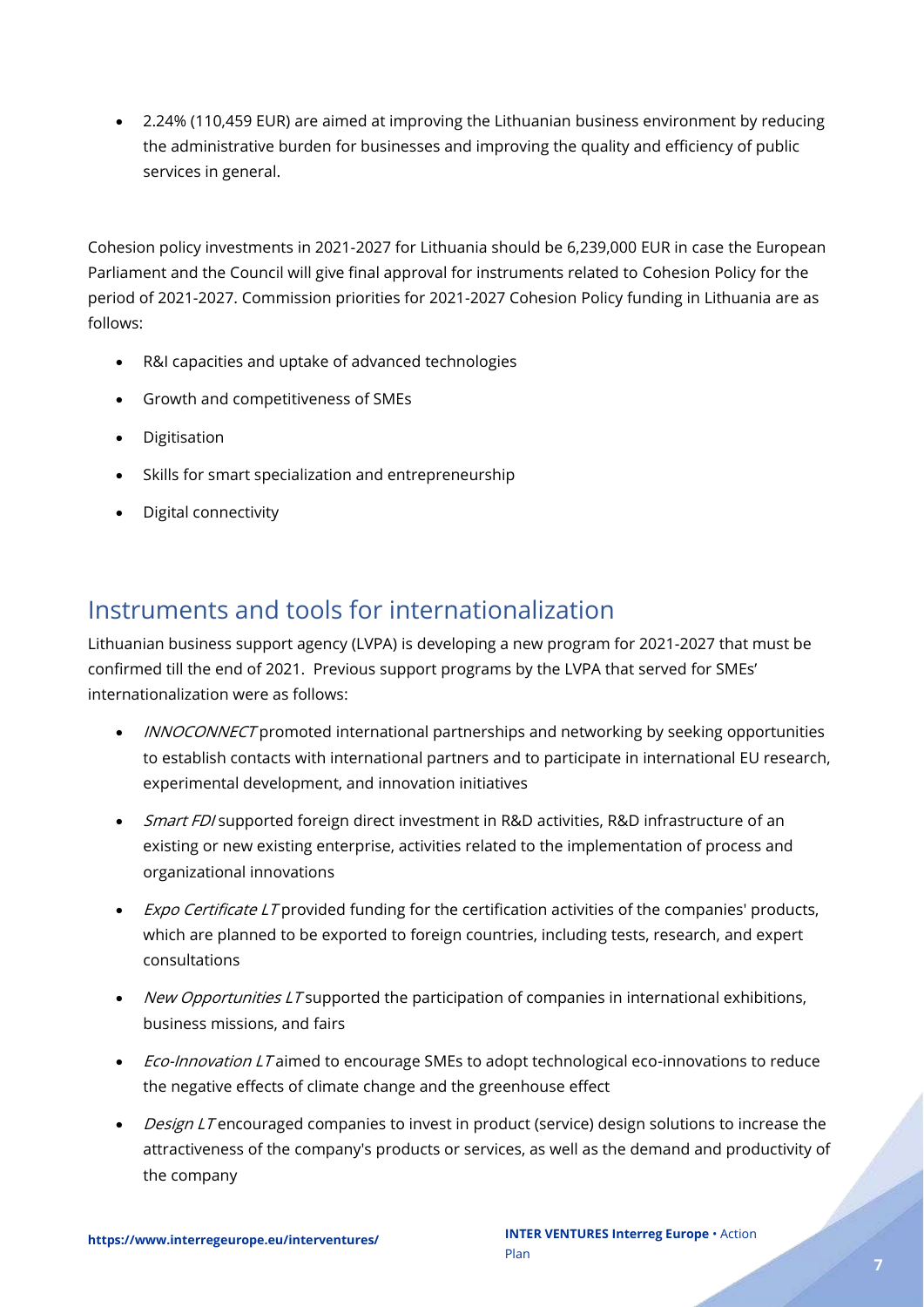- Experiment LT encouraged companies to invest in research and/or experimental development (R&D) for the development of innovative products, services, or processes
- *Digital Innovation Centres* encouraged companies to invest in digital innovation by providing industry with up-to-date information, expertise, infrastructure, and technology to test digital innovations with their products, processes, or business models. Thus, enabling companies to carry out research, development and innovation activities, increased access to technology and equipment. One of such centres is being constructed in Klaipeda (funding confirmed)
- *Industry Digitization LT* encouraged SMEs to provide technological audits to help them assess the potential and prospects of digitization of production processes

### <span id="page-7-0"></span>SMEs barriers and drivers regarding internationalisation support

Barriers to SME internationalization in the region based on the Regional Situation Analysis:

- As Klaipeda is geographically distant from Vilnius (>300 km) and Kaunas (>200 km) dipoles, there exists a stereotype that Klaipeda is a province, a port, an industrial region. This stereotype makes it hard to attract foreign investment and talents to the region
- Innovation loop of people-ideas-funding. Low quality of innovation-based SME projects in the region. Stakeholders confirmed that roughly 70% of innovation-based SME projects that apply for support are very low quality, unrealistic, and without a market potential
- Lack of soft facilitation / coordination in support activities. The support programs are broken down into smaller programs, initiatives, and projects. The budget is reduced, therefore it's difficult to achieve significant and tangible results in each of those programs, initiatives, and projects
- Lack of building capacities: significant share of SMEs has language and communication confidence barrier, are unfamiliar with legal base of foreign markets, have too many stereotypes about foreign markets, and have not found their competitive advantage as well as unique selling proposition before trying to engage in export activities
- Lack of SMEs' initiative to take a chance and benefit from support measures.
- Gap between science, business, and self-government
- Bureaucratic mind-set is still very strong at the national level

Drivers for SME internationalization based on the Regional Situation Analysis:

• Getting more clients/customers is the main driver (81.2-85.3%) for internationalization in SMEs. Export is the main internationalization activity for most SMEs (90.4-91.8%)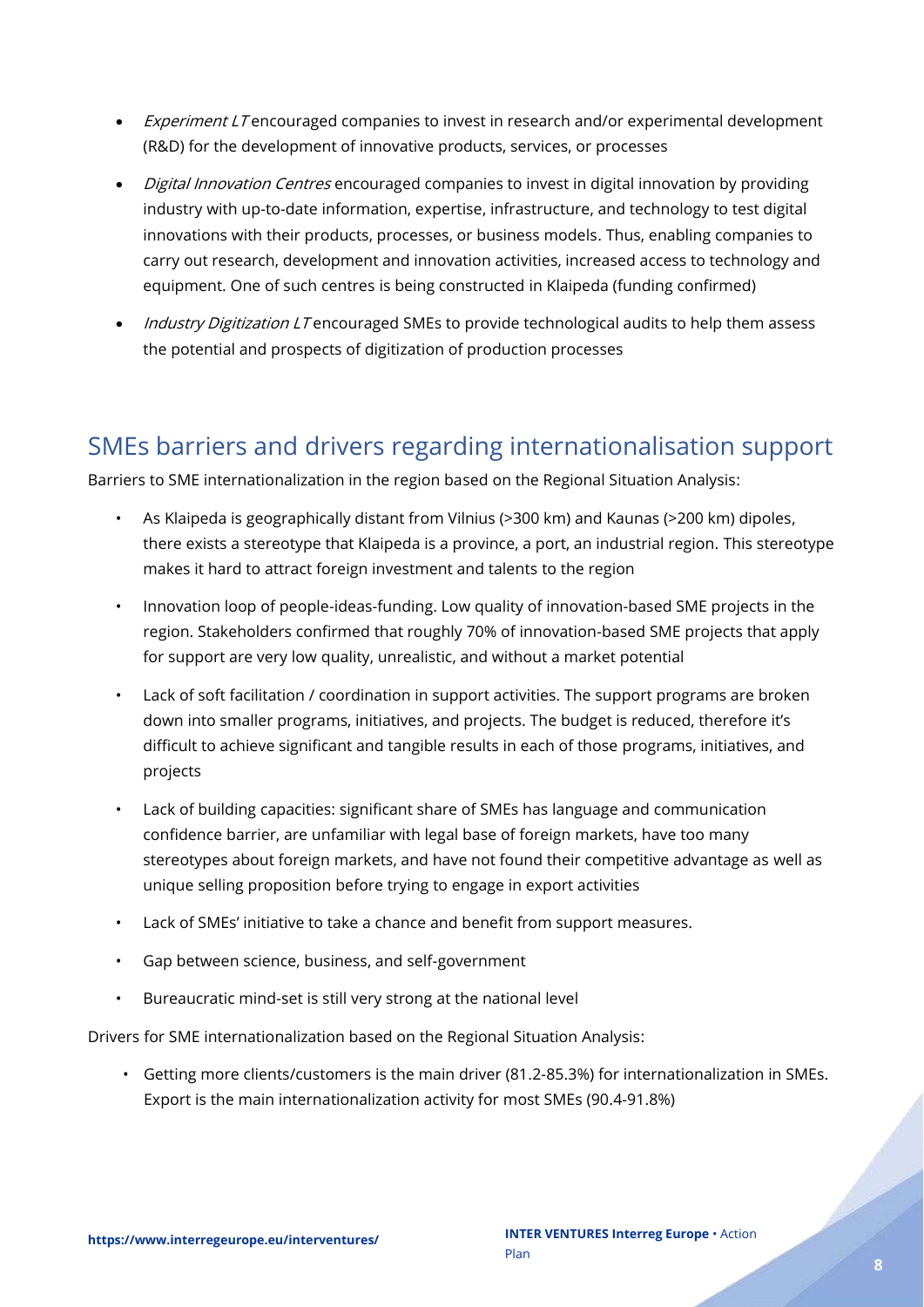- Klaipeda region would become more attractive for foreign investors and would have more capacity for innovation if the region had a larger talent base. Klaipeda ID and Klaipeda University are working on this priority direction
- Digital Innovation Centres' program is confirmed, one of such centres (Baltic Maritime Digital Innovation Hub) will be established in Klaipeda (5.47 mil. EUR investment confirmed). SMEs should be able to get EUR 60,000 vouchers for buying services from Baltic Maritime Digital Innovation Hub and related stakeholders. This might be a solid boost for SME internationalization based on digital innovations
- Baltic Tech Park created the investment fund (supervised by Lithuanian bank) that consolidates funds from private investors and focusses on investing in real estate and start-up projects
- Klaipeda could have strong positions internationally in maritime and transport, industry automation and digitalization, ship building, offshore energy. These sectors should be among those that policy makers will focus on.

# <span id="page-8-0"></span>**4. Policy context**

### <span id="page-8-1"></span>**Overview**

#### **The Action Plan aims to impact:**

- ☐ Investment for Growth and Jobs programme
- ☐ European Territorial Cooperation programme
- $\boxtimes$  Other regional development policy instrument

#### **Name of the Policy Instrument:**

Klaipeda 2030: Economic Development Strategy and Plan of Implementation Actions (KEDS 2030)

#### **KEDS 2030 aims for:**

- 100 new direct foreign investment projects till 2030
- 1.5 billion EUR direct foreign investment till 2030
- 200% increase in export of Lithuanian origin products and services from Klaipeda region
- 400,000 accommodated tourists per year (250,013 in 2019)
- 75% employees work in innovative companies
- 2,000 new companies in Klaipeda region (6,622 in 2020)
- Klaipeda higher education institution among the top 500 in the world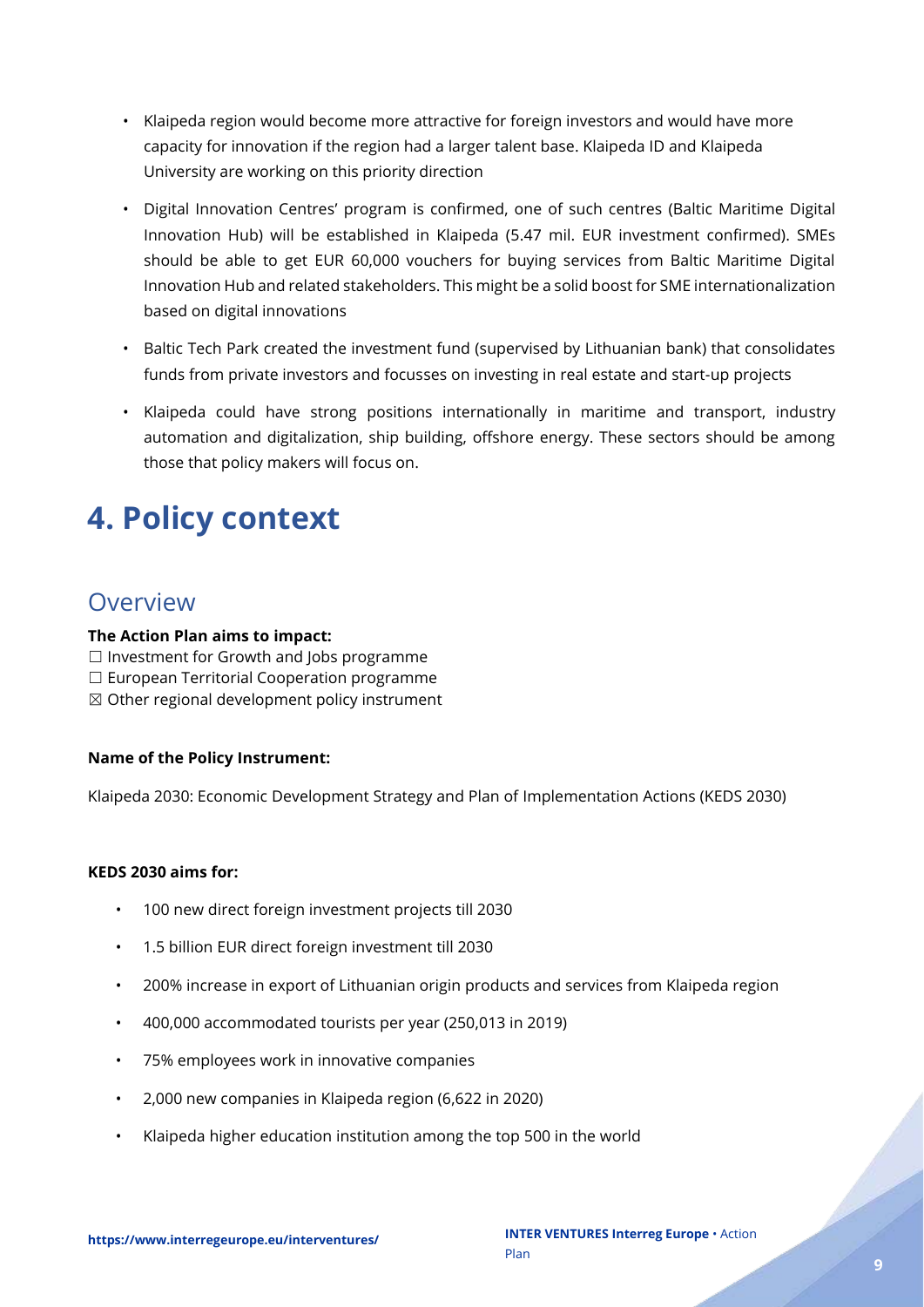#### **Body responsible for addressed policy:**

- Klaipeda City Municipality (KCM)
- Klaipeda ID (KID)
- Klaipeda University (KU)
- Klaipeda Chamber of Commerce, Industry and Crafts
- Klaipeda Science and Technology Park (KSTP)
- Baltic Tech Park (BTP)
- Klaipeda Free Economic Zone
- Klaipeda Port Authority

#### **Influence of the partner organization over the targeted Policy Instrument**

KID is a non-profit city development agency founded by Klaipeda Municipality. Its mission is to support both international and local businesses by providing information and on the ground advice. Key tasks and functions of KCM Economic Development Group:

- coordinate the implementation of Klaipeda city economic development strategy in accordance with the approved strategic directions
- organizes and coordinates the implementation of KEDS 2030
- organizes the work of KEDS 2030 councils and groups
- initiates and coordinates measures together with KEDS 2030 partners
- coordinates marketing and communication of KEPS 2030
- initiates and organizes events of various formats related to KEDS 2030 strategic directions and city presentation
- in accordance with the competence of the group, assists the structural subdivisions and subordinate institutions of the Municipality to develop international cooperation in the strategic directions of KEDS 2030
- in accordance with KEDS 2030, prepares and implements complex measures in accordance with the economic specialization of Klaipeda region and in cooperation with **relevant** associated structures, business enterprises, scientific institutions and other interested institutions and groups.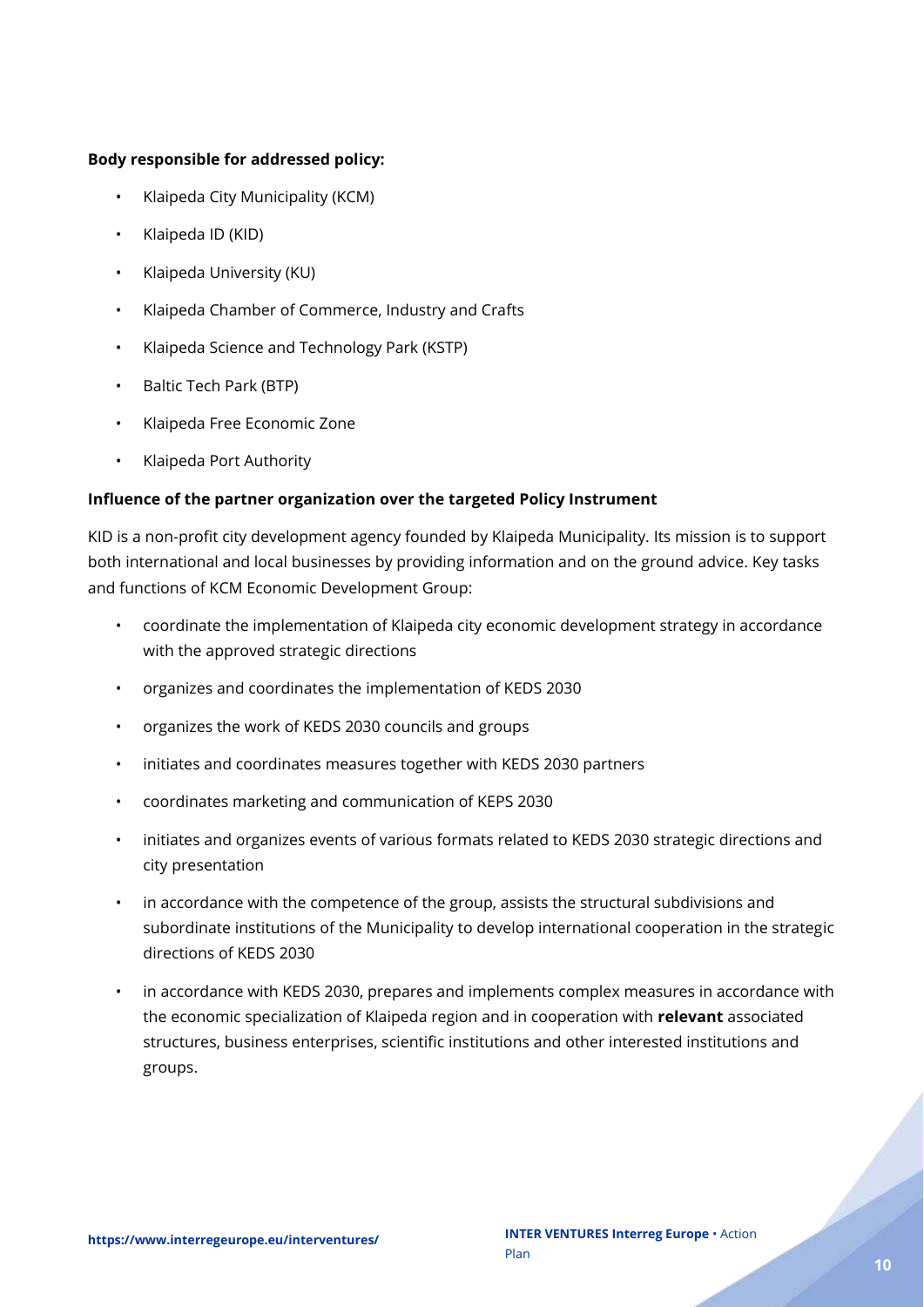### <span id="page-10-0"></span>Issue addressed

#### **Evaluation of the current operation of the policy, functioning of the policy**

KEDS 2030 is a product of co-operation between the Klaipeda City Municipality and strategic partners. Strategic partners concentrated on a coherent vision towards economical specialization of the city, targeting on new FDI, strengthening high value-added industries and growing labour pool. In their vision the city is focused on the blue growth and becoming a global-level city of blue economy and fast solutions.

The seven KEDS 2030 partners communicate regularly through the Steering Group and the Economic Development Council. In general, KEDS 2030 is functioning properly, and responsible partners are implementing the measures. However, there is no open data platform for public update with KEDS 2030 implementation status.

The strategy is currently going through some updating - project measures and actions are being evaluated to update them (changing the wording, owner of the measure, adding or removing indicators or combining several measures), as changes have naturally taken place during the three years of the strategy.

At the same time, because of Inter Ventures project activities such as the findings on Regional Situation Analysis, more attention is paid to the internationalization of SMEs. Also, as the result of Inter Ventures project, more attention is paid to high quality acceleration of digital innovations. Digital sector is by nature highly scalable and can be introduced to global market independently. In addition, scalable businesses are very attractive for international investors (usually series A and later investment rounds in start-ups are led by international venture capital funds and angel investor syndicates). Summing up, this is a great possibility for Klaipeda SMEs' internationalization, and it would significantly contribute to the main objectives of KEDS 2030.

#### **Problem(s) with the Policy Instrument, problems to be targeted**

Policy instrument requires developing a program and accelerator to promote the application of creative industries' skills in production. This task should be implemented by KID in 2019-2024. Surveys on 2019- 2020 conducted by KID how Klaipeda Creative industries (CI) sector customise to industry showed a very weak use and applicability of such CI services in industry and traditional business.

Funding is needed not only for preparation of new CI pre-accelerator program focused on digital innovation and blue economy and tourism orders, but for an additional employee who will manage the program: promote it, enrol participants, assure the quality of the program, prepare reports, help with finding international partners, etc.

Klaipeda region is relatively small, and many accelerators and pre-accelerators already emerged such as, for example: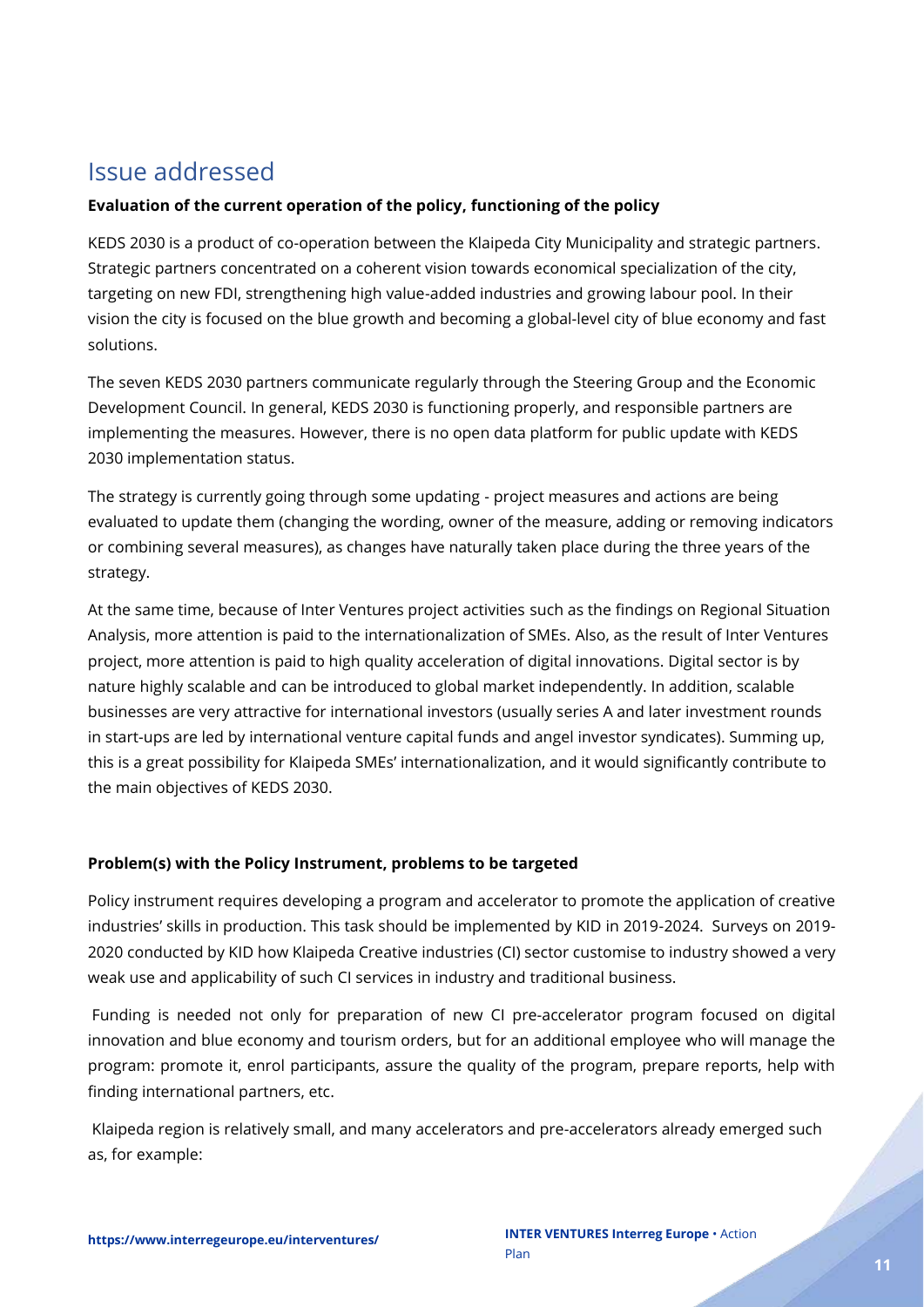- Blue biotechnologies accelerator was established within the framework of the international project ALLIANCE + by KSTP
- BTP secured BTP financial aid for construction of Baltic Digital Innovation Centre (project No. 01.2.1-LVPA-K-857-01-0003). Project should be fully implemented till 17.05.2023 but SMEs will receive actual services during the implementation period as well. BTP is developing a private accelerator as an add-on and already established investment fund for early-stage start-ups.

In addition, there are three pre-acceleration programs launched national wide in 2020. SMEs from Klaipeda region can participate in all of them:

- Start-up Guide pre-accelerator by Start-up Lithuania is free for all. It provides essential knowledge for early-stage start-ups. The content is accessible online. Few live events take place every year
- Tech-HUB pre-accelerator by MITA (Agency for Science, Innovation and Technology). This is an intensive 3-months length program with live workshops and one-on-one mentoring
- Pre-accelerator for start-ups in energy industry by Ministry of Energy of the Republic of Lithuania. It is a self-study online platform specially tailored to start-ups with energy sector solutions

According to most experts, building yet another accelerator would be premature in terms of innovation capacity of the region and would increase competition among current accelerators. But none of these accelerators is specialized to help start-ups in creative industries.

### **Indicator(s) measuring the success of policy influencing**

| Self-defined indicator        | Successful graduates of the pre-acceleration programs<br>$\bullet$                                                                              |  |  |  |  |
|-------------------------------|-------------------------------------------------------------------------------------------------------------------------------------------------|--|--|--|--|
|                               | (a successful graduate is a KI start-up that achieved specific<br>KPI, which will be determined during action in the prepared<br>pilot program) |  |  |  |  |
| Target value of the indicator | At least 5 successful start-ups in creative industries or blue<br>economy till the end 2023                                                     |  |  |  |  |
|                               |                                                                                                                                                 |  |  |  |  |

### **Description of the situation after the Policy Instrument is targeted**

During the period of the Inter Ventures project, few key events happened related to the actions planned in KEDS 2030:

- Blue biotechnologies accelerator was established within the framework of the international project ALLIANCE+ by KSTP
- BTP secured financial aid for construction of Baltic Digital Innovation Centre and attracted 5.47 mil. EURO for construction of Baltic Digital Innovation Centre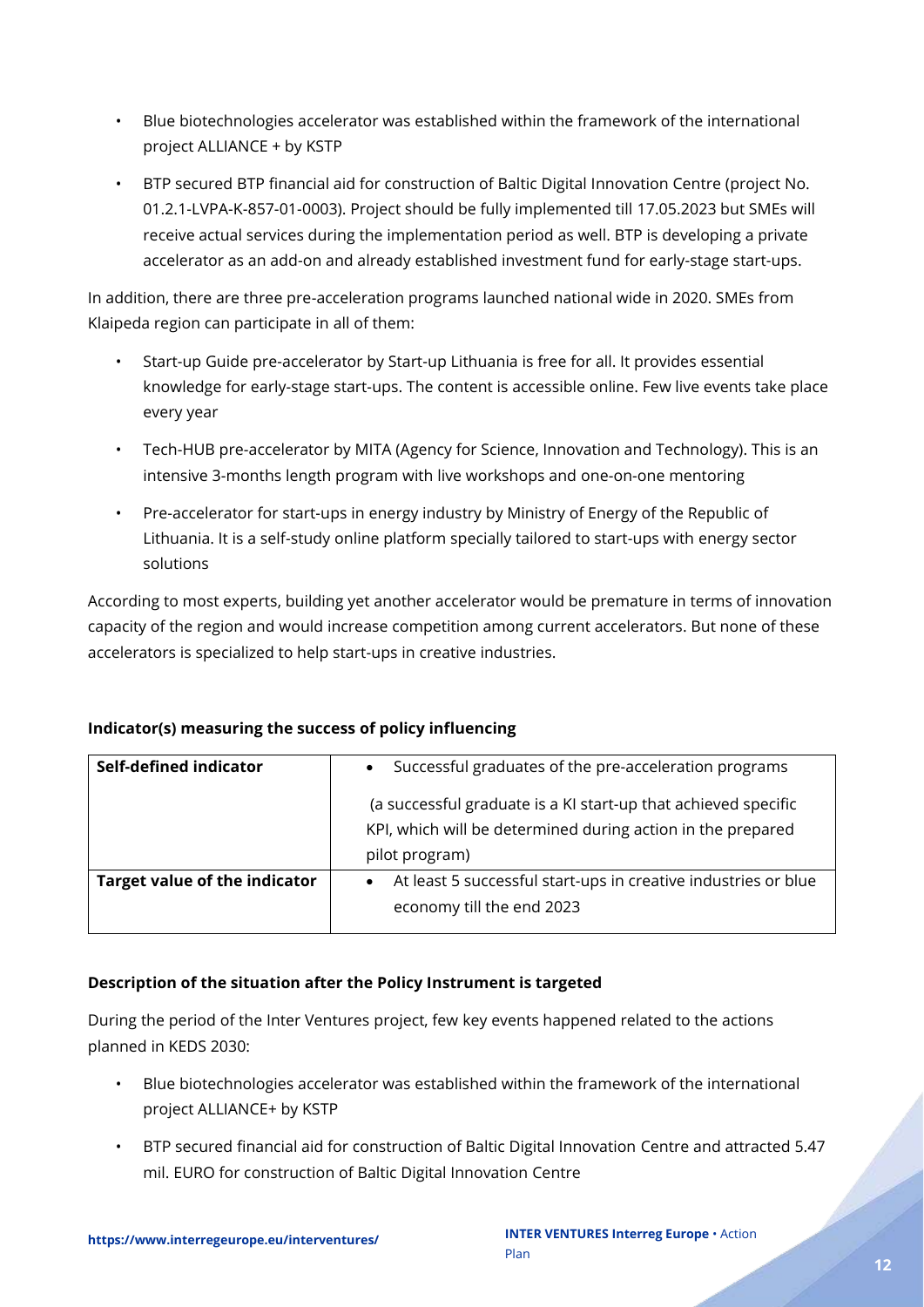• Three pre-acceleration programs were launched national wide in 2020. SMEs from Klaipeda region can apply for all of them

There is a great potential for creating digital innovations in creative industries, blue economy, and traditional business digitalization. This potential should be exploited for Klaipeda SMEs' internationalization and taken into KEDS 2030. Therefore, we suggest adjusting acceleration program (which is already foreseen in KEDS 2030) to get the most benefit.

Digital innovations by nature are highly scalable and can be introduced to global market independently. In addition, scalable businesses are very attractive for international investors (usually series A and later investment rounds in start-ups are led by international venture capital funds and angel investor syndicates). Summing up, this is a great possibility for Klaipeda SMEs' internationalization, and we want to implement it through one of the KEDS 2030 measures.

The outcome of this Action Plan can be measured by the number of accelerated start-ups, successful graduates of the program, attracted local and foreign investments, number of new jobs established (including the attraction of international talents), new digital innovations created and increased revenue (including export sales). Successful acceleration of digital innovations in the above-mentioned sectors will significantly contribute to the main objectives of Klaipeda SMEs' internationalization and key performance indicators of KEDS 2030.

# <span id="page-12-0"></span>**5. Details of the Action envisaged**

### <span id="page-12-1"></span>Action title:

**Pre-acceleration services for start-ups in creative industries, blue economy, and industry digitalization**

### <span id="page-12-2"></span>Nature of the action:

There is a great potential for creating digital innovations in creative industries, blue economy, and industry digitalization. Digital innovations by nature are highly scalable and can be introduced to global market independently. Yet, there is no specific accelerator for such start-ups in Klaipeda region.

Instead of creating yet another accelerator in the ecosystem with already five accelerators and virtual pre-accelerators available we suggest starting providing physical pre-acceleration service at the same time establishing close cooperation with existing accelerators. This would ensure higher quality of the acceleration process and higher value for innovative companies.

KID should prepare technical specification and program for pre-acceleration service to ensure the highest possible value for creative industry start-ups. Current accelerators already have great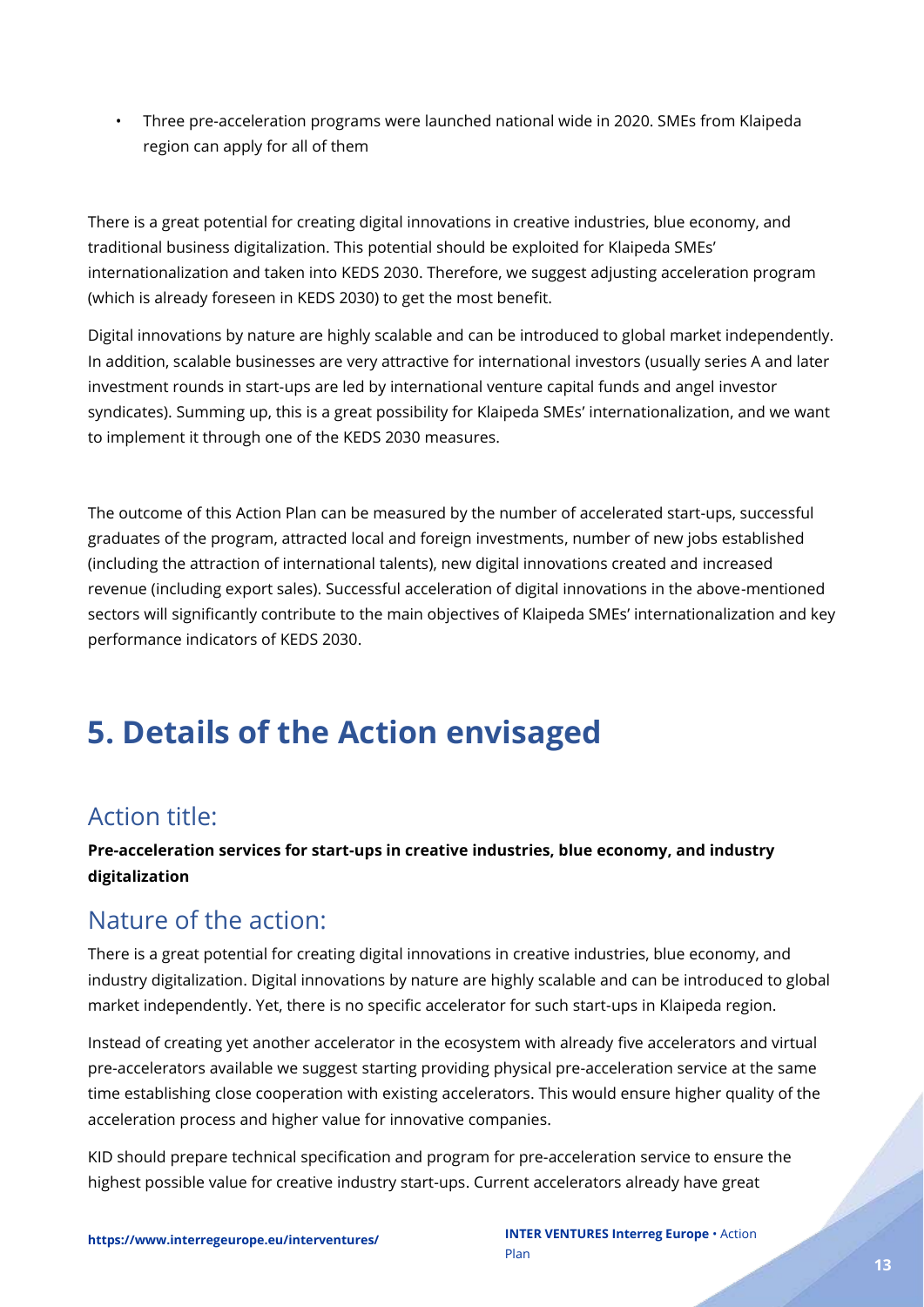capabilities but none of them is specially designed for creative industry start-ups. According to KEDS 2030 the program should be tailored for start-ups in creative industries, and blue economy tourism.

KID should define rules of start-up selection for the pre-accelerator pilot program to ensure that new program is granted to the most capable start-ups with highest potential for internationalisation. In this way, the ecosystem of Klaipeda innovative and creative SMEs will be supplemented with the missing part between already existing CI (Creative industries) incubator and the existing accelerators.

Furthermore, KID must ensure the continuity of the pre-accelerator program including next possible steps for graduates of the program. One possible step in the future may be currently operating accelerators (by KMTP and BTP) in Klaipeda adjusted to meet specific needs of start-ups in creative industries, blue economy tourism, and industry digitalization. Successful acceleration of digital innovations in above mentioned sectors would significantly contribute to main objectives of Klaipeda SMEs internationalization.

### <span id="page-13-0"></span>Linkage between the Action and the Policy Change:

The suggested action will contribute to the improvement and implementation of KEDS 2030 in terms of supporting internationalization. We suggest changing strategic focus of acceleration program that was defined in KEDS 2030.

KEDS 2030 has foreseen the objective of developing a program and accelerator to promote the application of creative industries' skills in production. We suggest using acceleration program as a strategic instrument not only to support SMEs in blue economy, creative industries, and digital innovation, but also as a viable tool for SME internationalization. Successful acceleration of digital innovations in the above-mentioned sectors would significantly contribute to the main objectives of Klaipeda SMEs' internationalization.

KEDS 2030 has foreseen that this acceleration program should be implemented by KID. However, Klaipeda region is relatively small, and few accelerators and pre-accelerators already emerged: blue biotechnologies accelerator was established within the framework of the international project "ALLIANCE+" by KSTP; BTP secured financial aid for construction of Baltic Digital Innovation Centre. In addition, three pre-acceleration programs were launched national wide in 2020 and SMEs from Klaipeda region can participate in all of them.

Considering these changed circumstances, we suggest changing not only the accelerator program in KEDS 2030, but also its implementation mechanism: instead of creating yet another accelerator in the ecosystem with already five existing accelerators/ pre-accelerators, we suggest buying acceleration service from already operating accelerators. This would ensure higher quality of the acceleration process and higher value for innovative companies.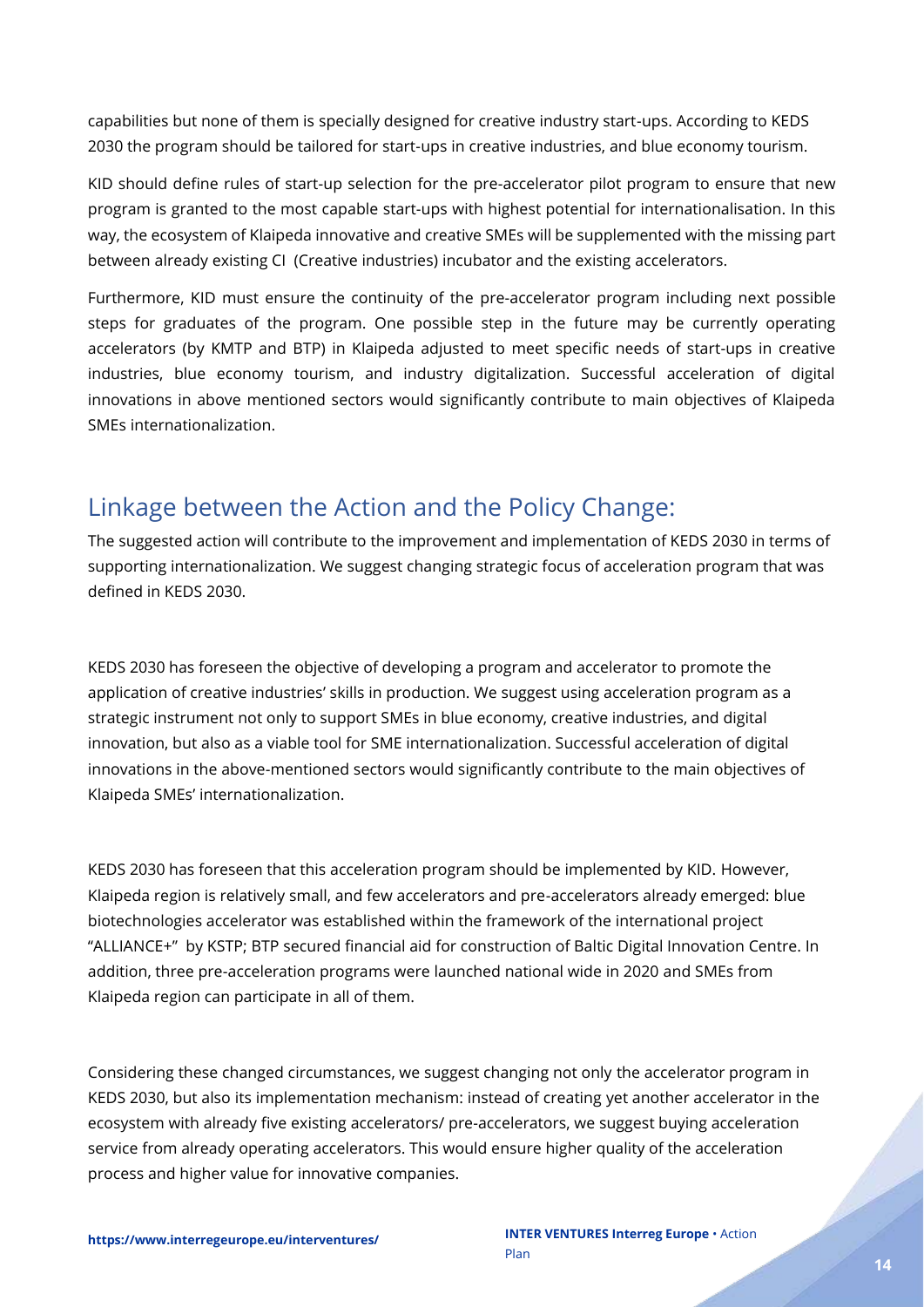### <span id="page-14-0"></span>Good practice(s)

#### **Interregional exchange of experience**

We found two relevant Good Practices that can be transferred into our actions:

The first is the "Baranya County Industrial Development Programme". The Lithuanian partners encountered similar problems as the LP (PANNON EGTC from Hungary), i.e., the high rate of brain drain and less attractive environment for the investors. Therefore, the Hungarian partner has adapted a bottom-up initiative – a cooperation chain – as well as the knowledge transfer between the local institutions that will help them to develop the regional innovation ecosystem. The main aim is to achieve cooperation among the companies, the university, and the local government in Klaipeda. Following the Hungarian good practice, BTP and Consortium of higher education organizations are assigned to identify and collect bottom-up initiatives from local foreign businesses that could be implemented in Klaipeda region.

KID would like to establish a business development programme within KEDS. For this idea, they gained inspiration from the Spanish project partner 's "CAST" Project that supports the creation, the business development and the scaling-up of companies. Currently, Klaipeda ID operates incubators in creative industry. The creative industry is weak in the region; therefore, they are looking for new measures for creative industry and business. The main elements of the Spanish GP, such as the accelerator programme, can be adaptable also in the Klaipeda region. Only the transnational character of the GP cannot be transferred to Klaipeda.

#### **Transferred elements**

Consortium of higher education organisations and KCM will be founded according to KEDS 2030. Consortium should aim to achieve a cooperation among the companies, the university, and the local government in Klaipeda using the bottom-up initiative approach like "**Baranya County Industrial Development Programme"**. Multiple higher education and scientific research institutions united under consortium could attract more bottom-up initiatives from local and maybe even foreign businesses. These initiatives, after technical evaluation, could be recommended for the acceleration program if the initial business case and technical viability is confirmed.

The "Baranya County Industrial Development Programme" is already being applied at some level by BTP. The company is performing digitalization audits in local companies and suggests possible improvements and digital innovations based on audit results indicating specific needs.

KEDS 2030 required developing a program and accelerator to promote the application of creative industries skills in production. This task should be implemented by KID in 2019-2024. KID is inspired by **"CAST"** Project that supports the creation, the business development and the scaling-up of companies.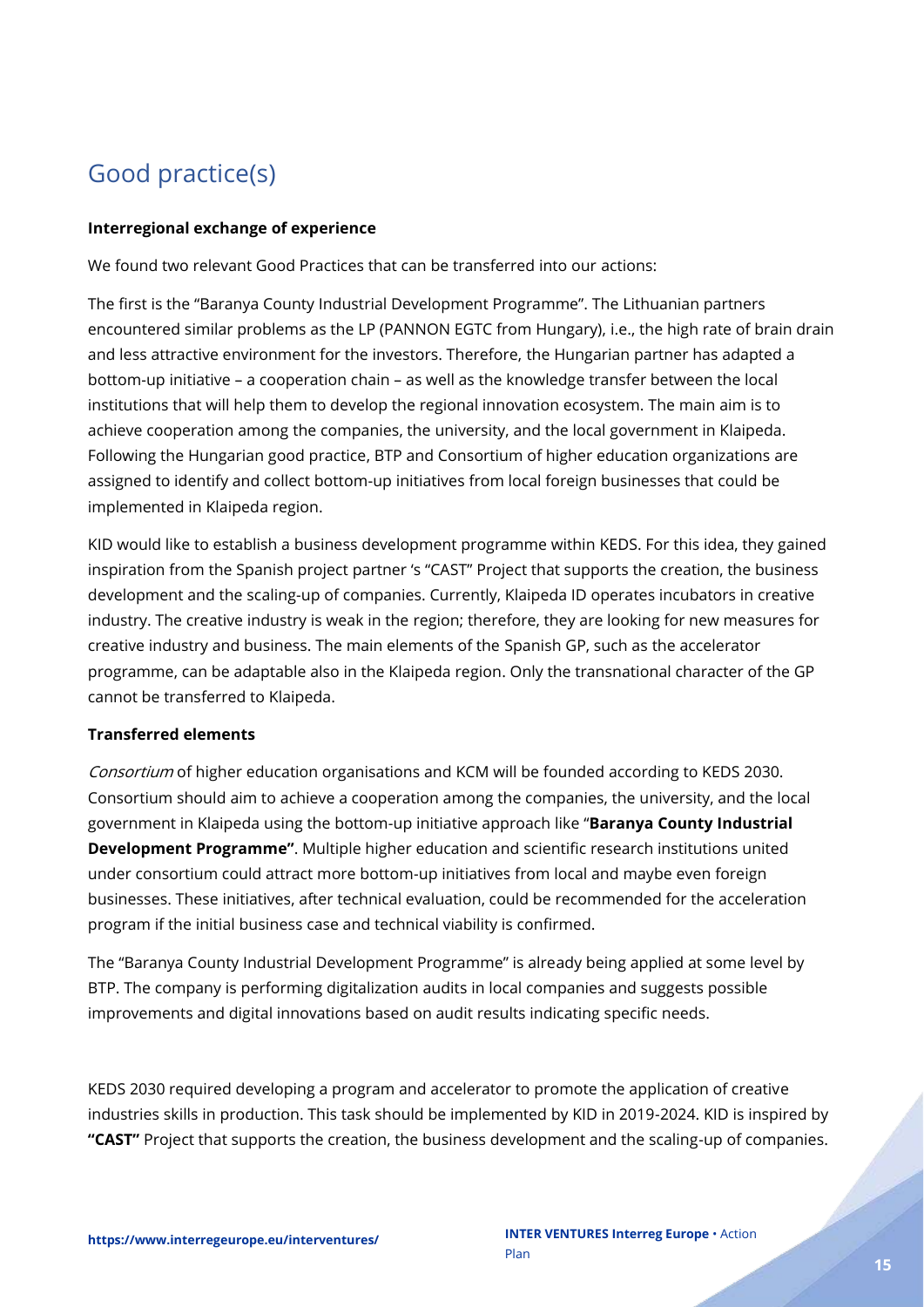#### **Stakeholders involved**

In terms of digital innovation, KCM takes responsibility to improve Klaipeda's open data platform, ensuring a user-friendly interface and compliance with open data provision standards. KCM also facilitates access to public services and documents relevant to investors and talents in English: develop bilingual document templates, provide services, and accept documents completed in English.

According to KEDS 2030, KID is responsible for developing an ecosystem which is favourable to SMEs. KID should become a full-fledged partner of self-government, business enterprises and investors, coordinating the areas of promoting entrepreneurship, SME competitiveness and integration into international value chains. KID is also responsible for creating an integrated investor attraction and service program:

- To turn Klaipeda ID into a centre of multifunctional services for investors, providing one-stopshop services for investors, covering the entire investment cycle. Responsible body: KCM
- To form motivational packages for attracting investments which would be created considering the needs of the investing company. Indicator: 4 value propositions per year. Responsible body: KID
- Structure and distribute information on the Klaipeda city's investment environment and investment projects through appropriate channels. This would include information on existing ecosystems, competencies, manpower, investor services and incentive packages.

BTP aims to develop Baltic Maritime DIH – a digital innovation support platform that helps companies, institutions, and organisations in the region of Klaipeda to create added value through digital technology, better business, and production processes. Baltic Maritime DIH functions as a one-stopshop service to digitalize businesses in the Klaipeda region, and it enables the participants of the digital ecosystem to resolve challenges by focusing on businesses.

KSTP (Klaipeda Science and Technology Park) belongs to an international consortium INforM (Innovation Framework for Challenge Oriented Intelligent Manufacturing), which is developing a crosssectoral integrated digital innovation support system for mechatronics and mechanical engineering SMEs to support in the digital transformation process. KSTP also established a blue biotechnologies accelerator within the framework of the international project "ALLIANCE +".

| <b>Cost of the action:</b> | Agreement between Klaipeda municipality and KID has foreseen        |
|----------------------------|---------------------------------------------------------------------|
|                            | to 100,000 EUR per year within 2 years (2022 and 2023) for          |
|                            | creative industries' related pre-accelerator services as defined in |
|                            | KEDS 2030.                                                          |
|                            |                                                                     |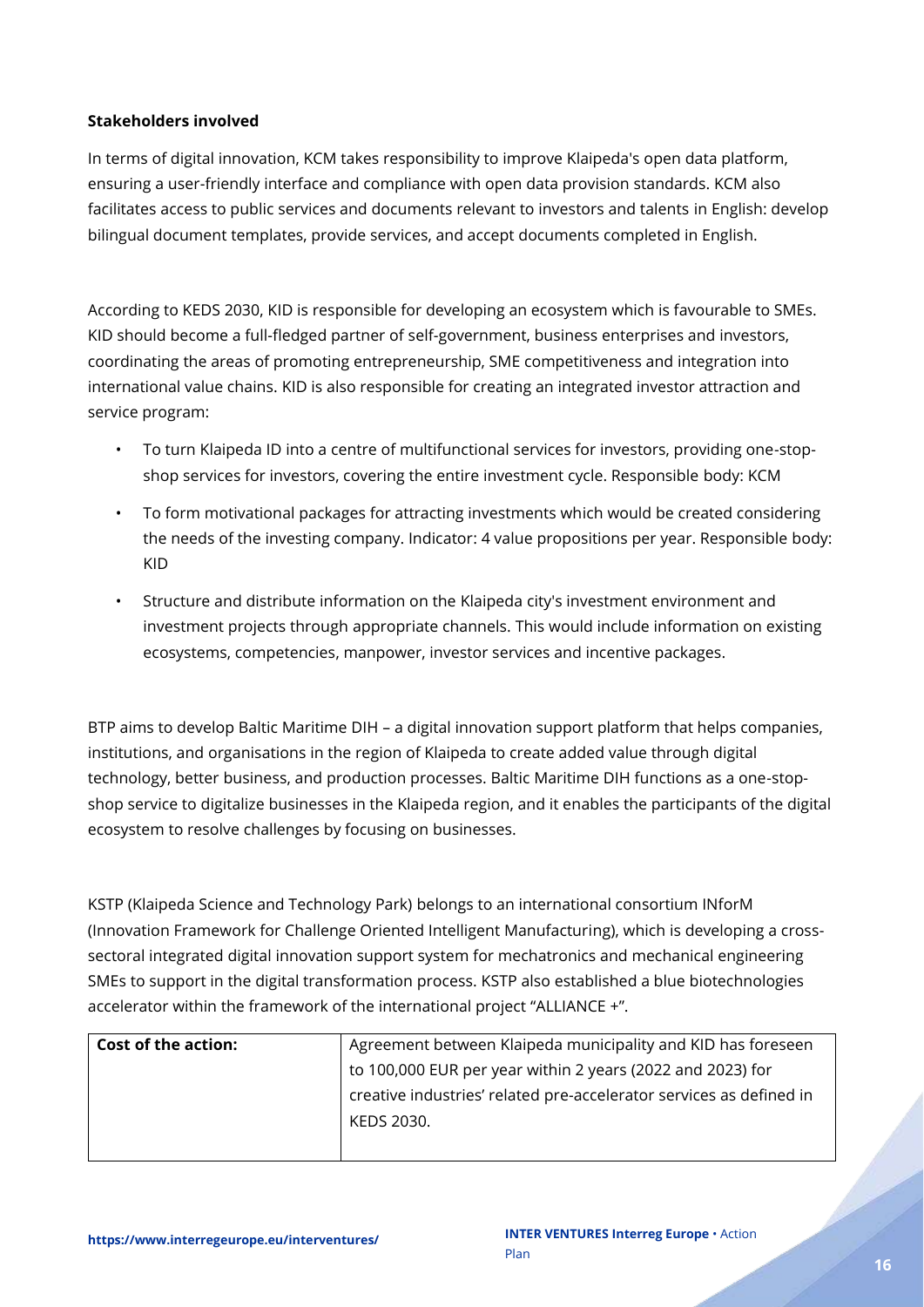## <span id="page-16-0"></span>Action steps and activities

| <b>Action steps</b>                    | <b>Responsibility</b> | <b>Timeline</b>         | <b>Estimated</b> |
|----------------------------------------|-----------------------|-------------------------|------------------|
| (what will be done)                    | (Who will do it       | (start and end dates)   | cost of the      |
|                                        | - reference to        |                         | action step      |
|                                        | the                   |                         |                  |
|                                        | stakeholder           |                         |                  |
|                                        | involvement)          |                         |                  |
| Implementation of KEDS 2030 is         |                       |                         |                  |
| coordinated by KCM: Project            |                       |                         |                  |
| Implementation Group meets once        |                       |                         |                  |
| in a month; Economic Development       | <b>KCM</b>            | Regularly till 2030     |                  |
| Council meets once in a quarter;       |                       |                         | No data          |
| Marketing Council meets once in a      |                       |                         |                  |
| quarter                                |                       |                         |                  |
| As there is only a closed platform for |                       |                         |                  |
| partners to share information about    |                       |                         |                  |
| KEDS implementation - to create an     | <b>KCM</b>            | Tilll 2021.12.31        |                  |
| open access to information about       |                       |                         |                  |
| KEDS implementation reports            |                       |                         |                  |
| Ensure access to public services and   |                       |                         |                  |
| documents relevant to investors,       | <b>KCM</b>            | Continually till 2030   |                  |
| accelerators, and talents in English   |                       |                         |                  |
| Create a working group responsible     |                       |                         |                  |
| for defining the method and form of    | KCM, KID              | 2021.09.01              |                  |
| start-up pre-acceleration process      |                       |                         |                  |
| Define the pilot model of pre-         |                       |                         |                  |
| acceleration support and further       | KCM, KID              | 2021.09.01 - 09.30      |                  |
| steps                                  |                       |                         |                  |
| Define technical specification and     |                       |                         |                  |
| create the program for pre-            | <b>KID</b>            | 2021.10.30 - 12.31      |                  |
| acceleration service to creative       |                       |                         |                  |
| industry start-ups                     |                       |                         |                  |
| Announce the public tender for pre-    |                       |                         |                  |
| acceleration services                  | <b>KID</b>            | 2022.01.02 - 02.31      |                  |
| Develops / Announces calls and         |                       |                         |                  |
| selects start-ups ideas to pre-        | <b>KID</b>            | 2022.01.02 - 2023.12.31 |                  |
| acceleration program                   |                       |                         |                  |

e de de la partida de la partida de la partida de la partida de la partida de la partida de la partida de la p<br>La partida de la partida de la partida de la partida de la partida de la partida de la partida de la partida d